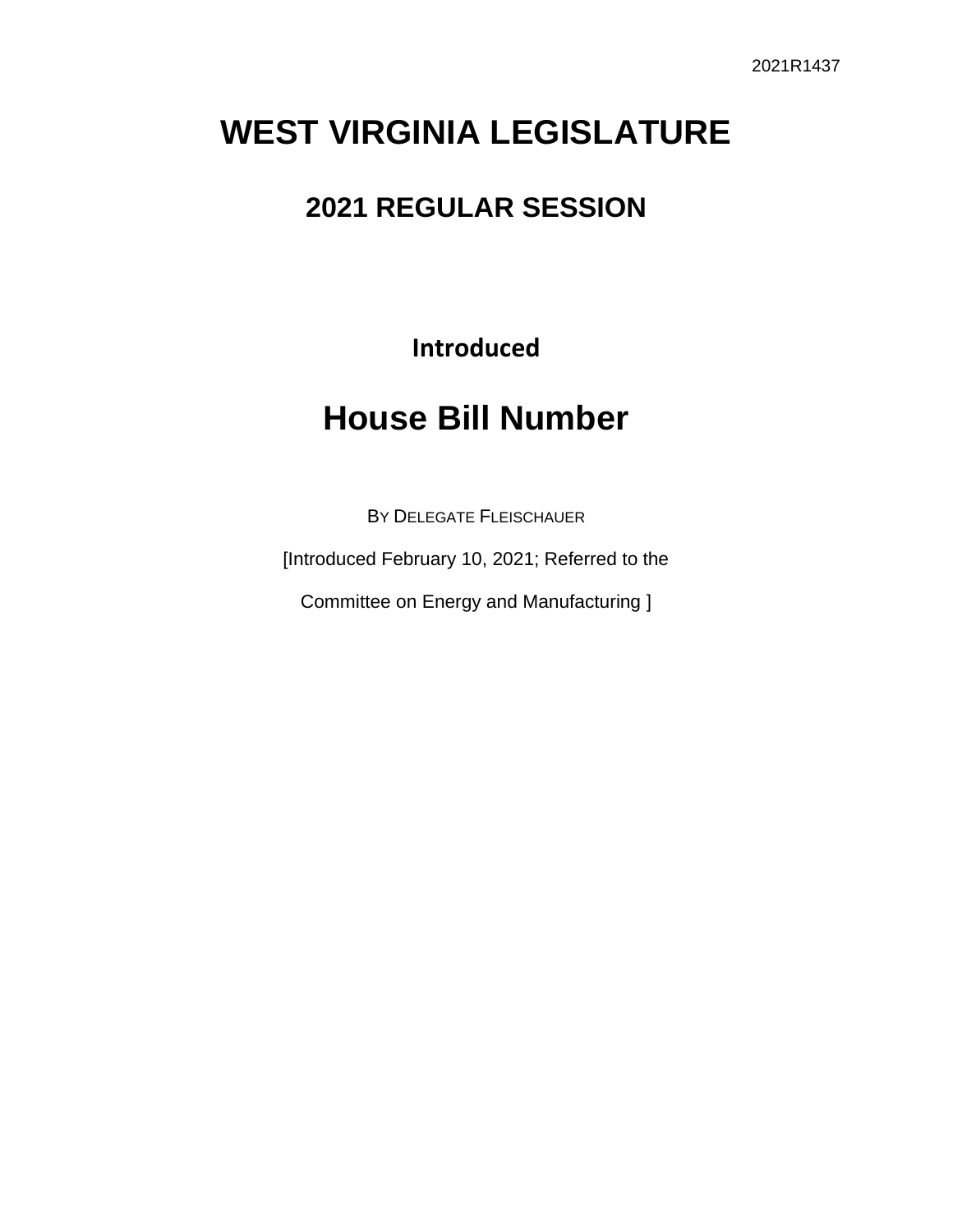A BILL to amend the Code of West Virginia, 1931, as amended, by adding thereto a new article, designated §24-2I-1, §24-2I-2, §24-2I-3, §24-2I-4, and §24-2I-5, all relating to permitting customers and developers to enter into solar power purchase agreements; setting forth the benefits, purpose, and considerations; and granting rule-making authority.

*Be it enacted by the Legislature of West Virginia:*

#### **ARTICLE 2I. SOLAR POWER PURCHASE AGREEMENTS.**

#### **§24-2I-1. Solar power purchase agreement.**

1 A solar power purchase agreement (PPA) is a financial agreement where a developer 2 arranges for the design, permitting, financing, and installation of a solar energy system on a 3 customer's property at little to no cost. The developer sells the power generated to the host 4 customer at a fixed rate that is typically lower than the local utility's retail rate. This lower electricity 5 price serves to offset the customer's purchase of electricity from the grid while the developer 6 receives the income from these sales of electricity as well as any tax credits and other incentives 7 generated from the system. PPAs typically range from 10 to 25 years and the developer remains 8 responsible for the operation and maintenance of the system for the duration of the agreement. 9 At the end of the PPA contract term, a customer may be able to extend the PPA, have the 10 developer remove the system or choose to buy the solar energy system from the developer. **§24-2I-2. Benefits of solar power purchase agreements to customers.** 1 (a) *No or low upfront capital costs.* -- The developer handles the upfront costs of sizing, 2 procuring, and installing the solar PV system. Without any upfront investment, the host customer 3 is able to adopt solar and begin saving money as soon as the system becomes operational. 4 (b) *Reduced energy costs.* -- Solar PPAs provide a fixed, predictable cost of electricity for 5 the duration of the agreement and are structured in one of two ways. Under the fixed escalator 6 plan, the price the customer pays rises at a predetermined rate, typically between 2% - 5%. This 7 is often lower than projected utility price increases. The fixed price plan, on the other hand,

1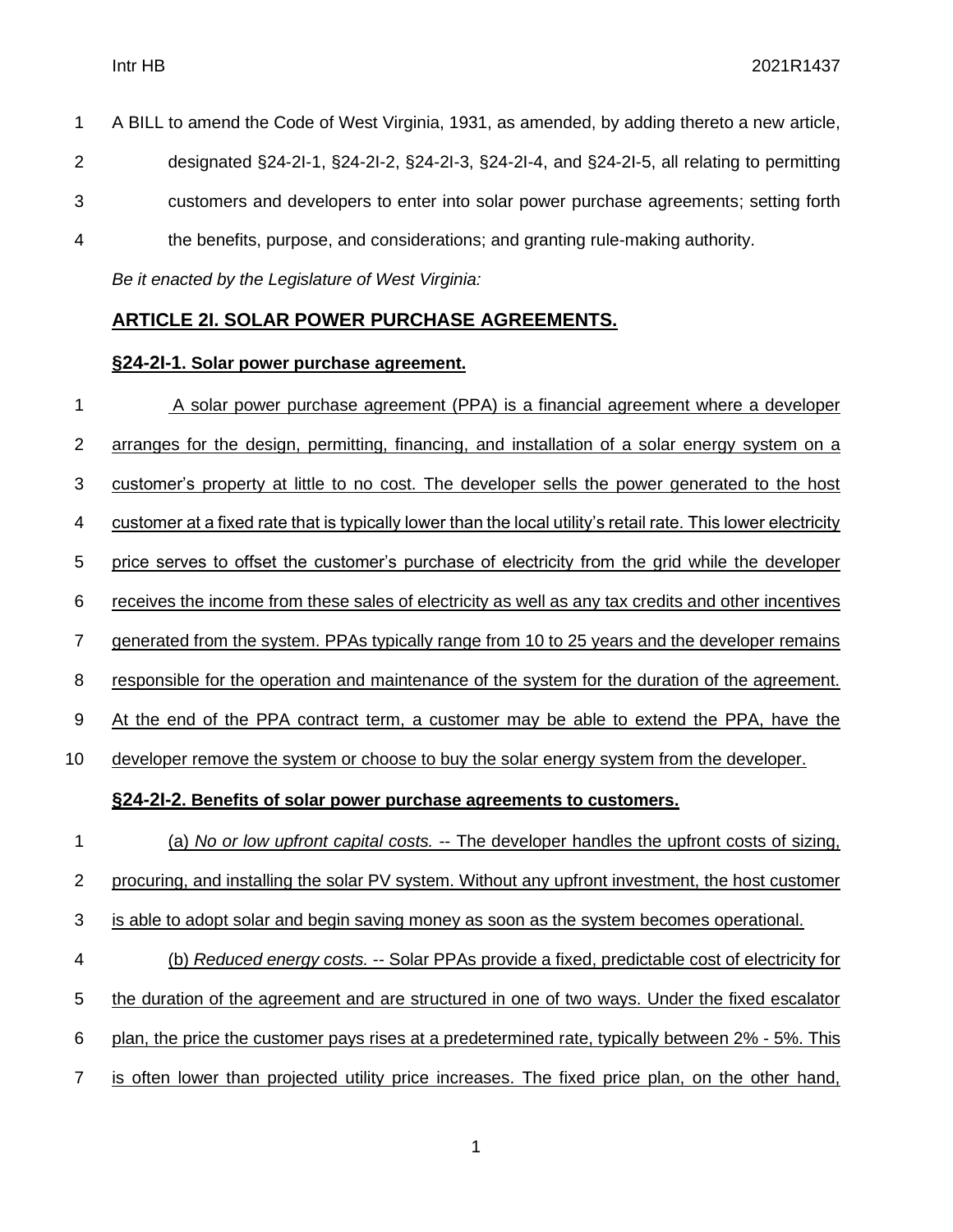| 8                | maintains a constant price throughout the term of the PPA saving the customer more as utility         |
|------------------|-------------------------------------------------------------------------------------------------------|
| $\boldsymbol{9}$ | prices rise over time.                                                                                |
| 10               | (c) Limited risk. -- The developer is responsible for system performance and operating                |
| 11               | <u>risk.</u>                                                                                          |
| 12               | (d) Better leverage of available tax credits. -- Developers are typically better positioned to        |
| 13               | utilize available tax credits to reduce system costs. For example, municipal hosts and other public   |
| 14               | entities with no taxable income would not otherwise be able to take advantage of the Section 48       |
| 15               | <b>Investment Tax Credit.</b>                                                                         |
| 16               | (e) Potential increase in property value. -- A solar PV system has been shown to increase             |
| 17               | residential property values. The long-term nature of these agreements allows PPAs to be               |
| 18               | transferred with the property and thus provides customers a means to invest in their home at little   |
| 19               | or no cost.                                                                                           |
|                  | §24-21-3. Purpose.                                                                                    |
| 1                | Solar power purchase agreements provide a means to avoid the upfront capital costs of                 |
| $\overline{c}$   | installing a solar PV system as well as simplifying the process for the host customer. In some        |
| 3                | states, however, the PPA model faces regulatory and legislative challenges that would regulate        |
| 4                | developers as electric utilities. A solar lease is another form of third-party financing that is very |
|                  |                                                                                                       |
| 5                | similar to a PPA, but does not involve the sale of electric power. Instead, customers lease the       |
| 6                | system as they would an automobile. In both cases, the system is owned by a third party while         |
| $\overline{7}$   | the host customer receives the benefits of solar with little or no up-front costs. These third-party  |
| 8                | financing models have quickly become the most popular method for customers to realize the             |
| 9                | benefits of solar energy. Colorado, for example, first entered the market in 2010, and by mid-2011    |
| 10               | third-party installations represented over 60% of all residential installations and continued to rise |
| 11               | to 75% through the first half of 2012. This upward trend is evident throughout states that have       |

12 introduced third-party financing models.

2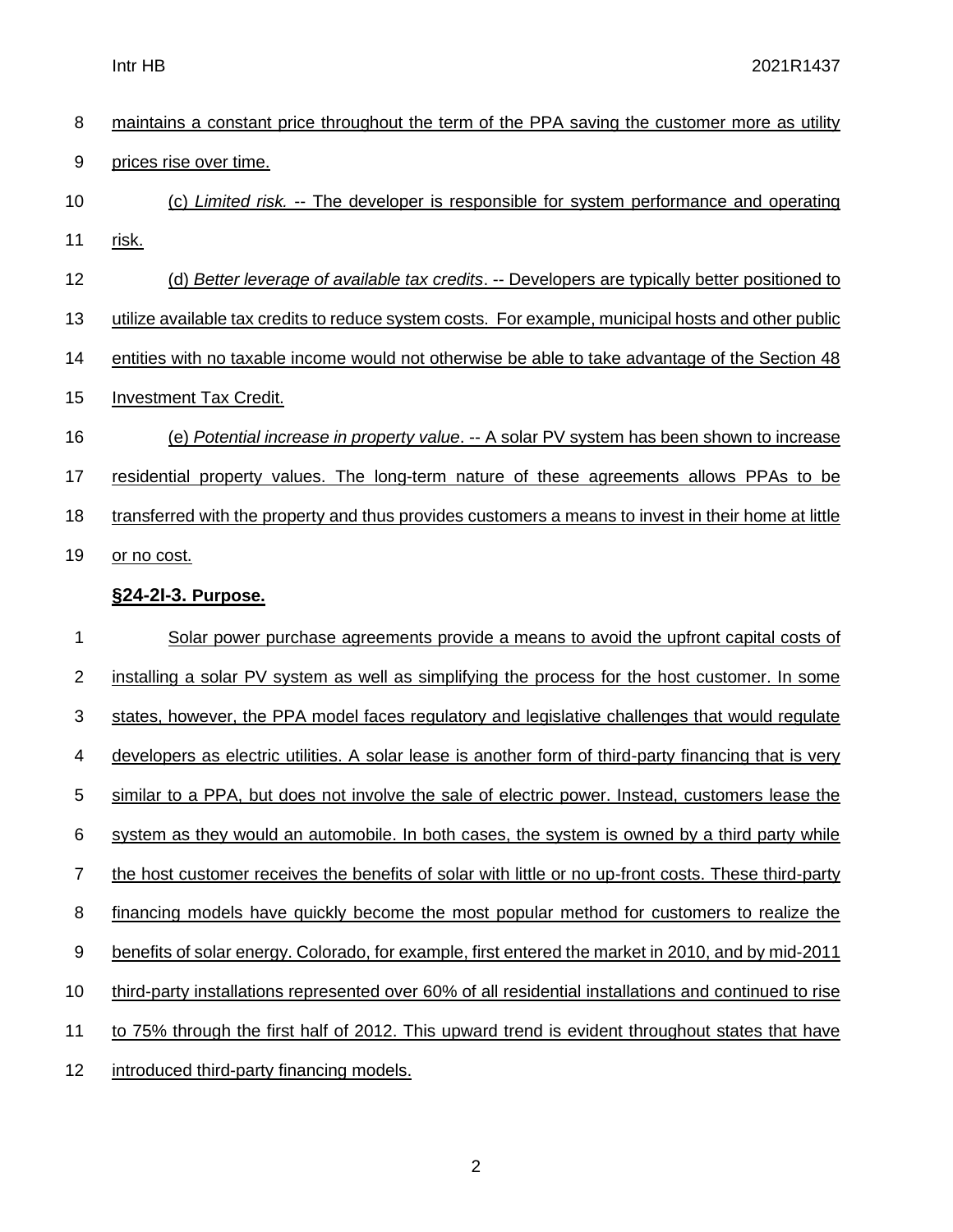### **§24-2I-4. Power purchase agreements considerations.**

| 1              | (a) Solar renewable energy credits. - Solar renewable energy credits (SRECs) show that                   |
|----------------|----------------------------------------------------------------------------------------------------------|
| 2              | a certain amount of electricity was produced using solar energy. They are typically bought and           |
| 3              | sold by load serving entities (typically regulated utilities) to meet obligations associated with state- |
| 4              | level renewable energy standards. SRECs are also used by consumers who voluntarily purchase              |
| 5              | them for marketing claims or other use. Most often in PPAs, SRECs are owned by the developer.            |
| 6              | When entering into a PPA, it will be important for a customer to clearly understand who owns and         |
| 7              | can sell the SRECs generated from the PV system, the risks attendant to SREC ownership, and              |
| 8              | the tradeoffs with respect to PPA price.                                                                 |
| 9              | (b) How to finance. -- While both third-party financing models provide numerous benefits,                |
| 10             | purchasing a PV system outright has its own benefits. Anyone considering installing a solar PV           |
| 11             | system should consider each of the financing options available to find the best fit.                     |
| 12             | (c) Site upgrades. -- While the developer is responsible for installation, operation and                 |
| 13             | maintenance of a solar PV system, the host customer may need to make investments in their                |
| 14             | property in order to support the installation of the system, lower the cost of installation or to comply |
| 15             | with local ordinances. This might include, for example, rooftop repairs or trimming trees that shade     |
| 16             | the PV system.                                                                                           |
| 17             | (d) Possible higher property taxes -- While a PV system may help to raise the site's                     |
| 18             | property value, there is also a potential increase in property taxes when the property value is          |
| 19             | reassessed.                                                                                              |
|                | §24-21-5. Effective date; rule-making.                                                                   |
| 1              | (a) Effective January 1, 2022 customers and developers may enter into PPAs on terms                      |
| $\overline{2}$ | and conditions acceptable to all parties.                                                                |
| 3              | (b) The Public Service Commission shall propose rules for legislative approval in                        |
| 4              | accordance with §29A-3-1 et seq. of this code to serve as guidelines and assistance in                   |